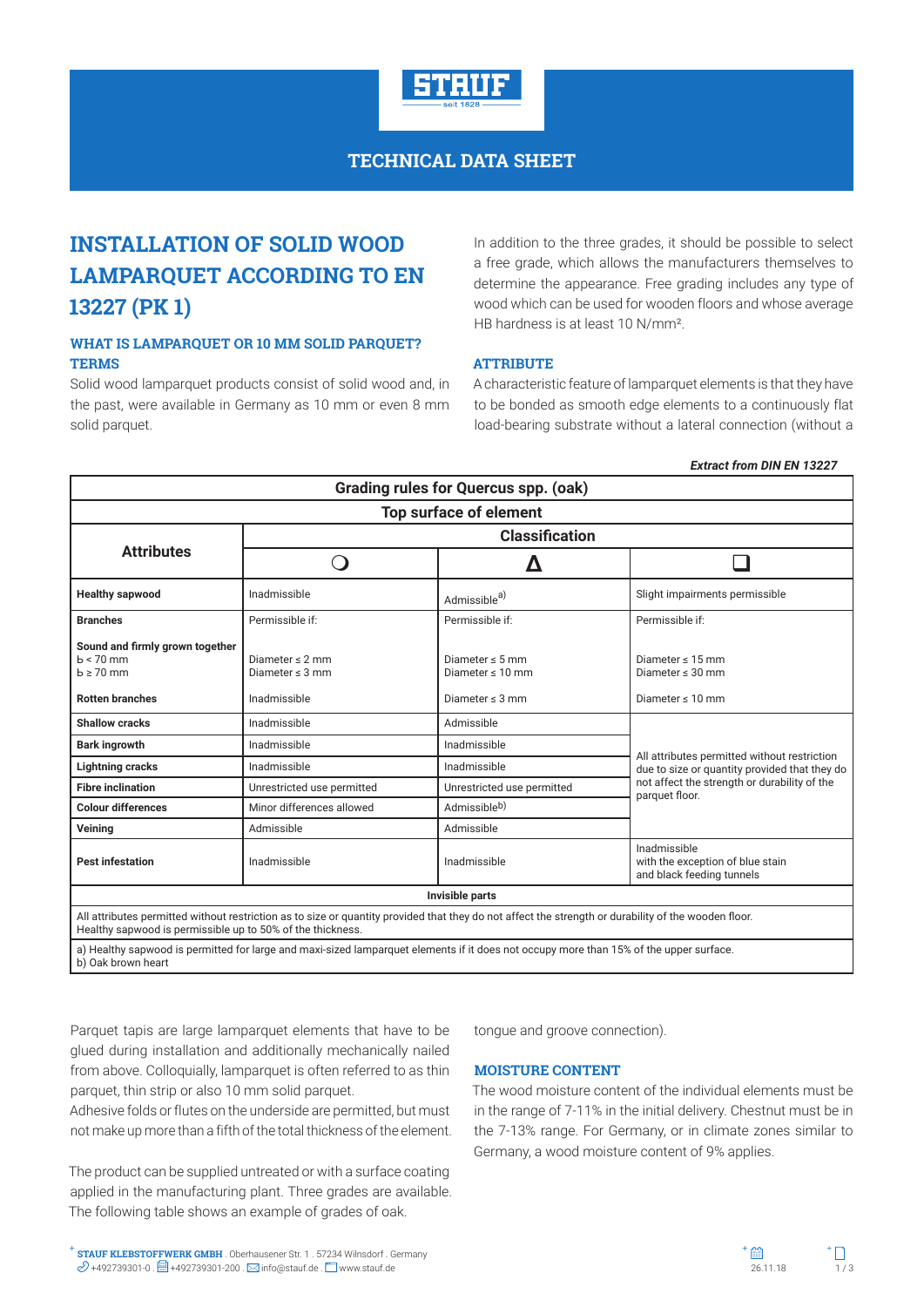

#### **GEOMETRY**

|                                                            | <b>Nominal dimensions</b>    |                |                   |  |
|------------------------------------------------------------|------------------------------|----------------|-------------------|--|
| <b>Product</b>                                             | <b>Thickness</b><br>$t$ (mm) | Length<br>(mm) | Width<br>$b$ (mm) |  |
| Lamparquet elements                                        | 9 to 11                      | 120 to 400     | 30 to 75          |  |
| Large lamparquet elements<br>including parquet floorboards | 6 to 10                      | $\geq 400$     | 60 to 180         |  |
| Maxi-sized lamparquet elements                             | 13 to 14                     | 350 to 600     | 60 to 80          |  |

#### **SPECIAL FEATURES OF LAMPARQUET**

The structure and geometry of the strips of lamparquet require a few precautions to be taken in order to achieve perfect installation results. The solid structure of the strips and the relatively unfavourable ratio of width to thickness result in comparatively low dimensional stability. The dimensional changes that may occur depend on various factors:

### **Wood type:**

Wood types such as beech or maple, with large differential swelling and shrinkage dimensions and short wood moisture exchange times, show relatively large dimensional changes when the humidity alters.

#### **Cuts:**

Where strips are obtained with a tangential cut (perpendicular to the growth rings), dimensional changes and cupping are likely to be more pronounced than with strips obtained with a radial cut (parallel to the growth rings).

#### **Dimension:**

The size of transverse cupping that occurs depends on the strip width and/or the ratio of width to thickness.

#### **Side profile:**

Slightly inclined planed sides reduce the expansion and swelling pressure in the surface.

#### **Manufacture:**

The time from cutting and final finishing in the drying process as well as the type of drying influence the extent of dimensional changes due to fluctuations in the wood moisture content.

## **HINTS FOR BONDING LAMPARQUET**

When dispersion parquet adhesives are used, the underside of the wood becomes moistened. The moisture content of dispersion parquet adhesives is higher than that of the solvent-based

parquet adhesives used in the past. The consequence of this wood moistening is the expansion of the parquet strip as well as the formation of cupping in the transverse and longitudinal directions. The wood moisture gradient (= moisture gradient between the underside and top surface) decreases within a few days, so that cupping and horizontal expansion partly recede during this time. The extent of these changes depends, among other things, on the type of wood, the strip geometry, the side profile, the form of wood cut (annual ring position), the initial moisture content of the wood, the type of adhesive used, the trowel notches and the amount of adhesive used, the absorbency of the substrate and the ambient climate conditions. The time between laying the parquet and sanding the dispersion parquet adhesives should therefore be at least 5 days. If the sanding process is too early, the edges of the parquet flooring that are still turned up are sanded off, with the result that the parquet strips appear convex (= "belly" up).

Reaction resin adhesives from the SMP, SPU and PUK series do not generate any moisture in the wood, and therefore no dimensional changes, due to their absence of water and solvents. Elastic SPU, PU or SMP adhesives reduce the load on the subfloor due to their elasticity, but parquet flooring bonded in this way can show more pronounced dimensional changes in the long term under unfavourable ambient climate conditions, whereas bonding with hard elastic or hard PU or SPU adhesives places increased demands on the subfloor strength, as the tensions in the lamparquet are only "decoupled" by the elasticity to a limited extent.